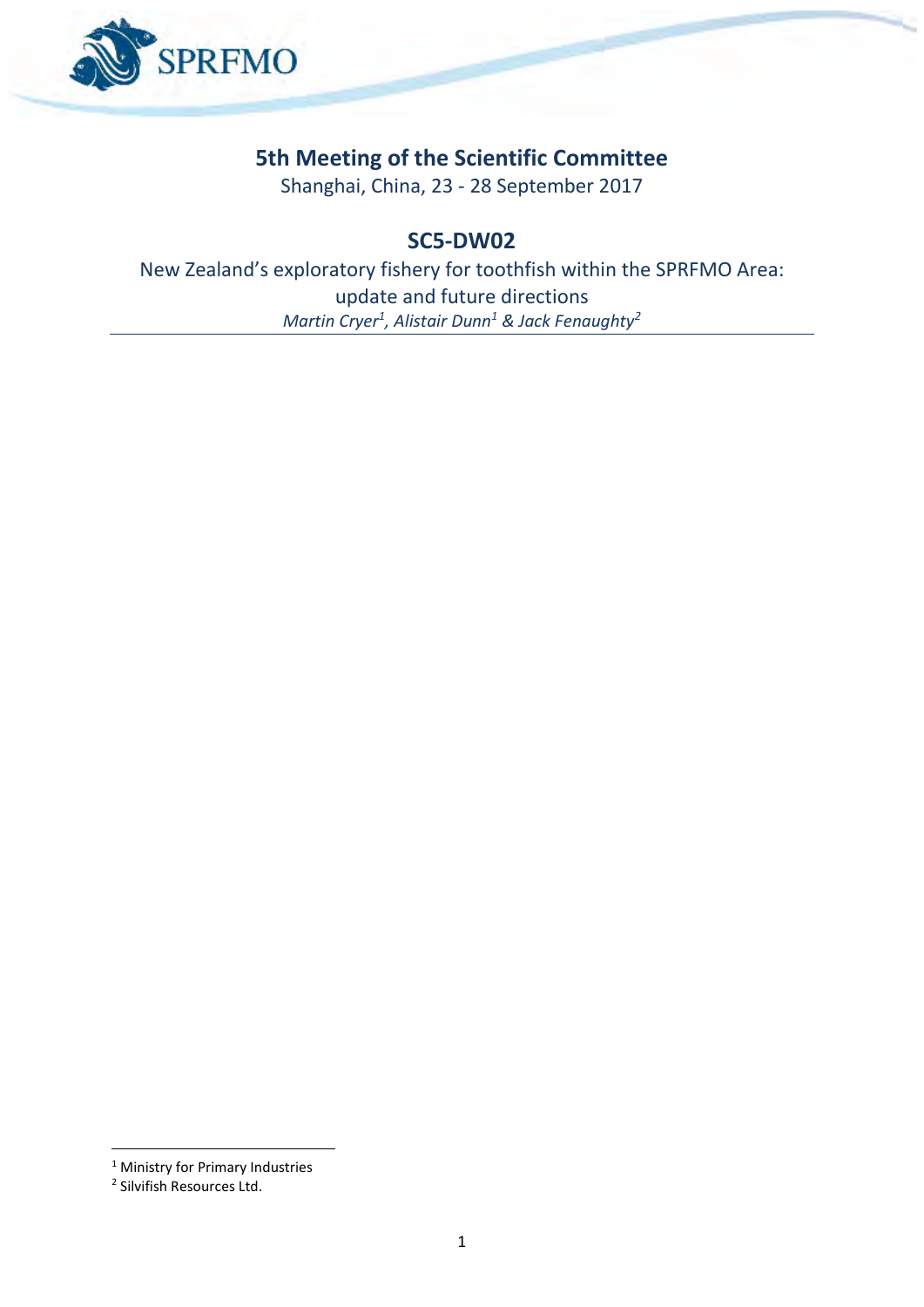## Table of Contents

## <span id="page-1-0"></span>Executive summary

The 2-year programme of exploratory fishing provided for by CMM 4.14 has been successfully completed and new and important biological information has been collected on toothfish. The key findings are that only Antarctic toothfish, *Dissostichus mawsoni*, were caught, that these were mostly male (~85%), and that most fish were in spawning condition or spent. Both surveys provide information on the life history of Antarctic toothfish that is consistent with the current hypothesis on Antarctic toothfish growth and movement, and have provided the first empirical scientific observations of spawning Antarctic toothfish. Information collected during these first two voyages will be shared with CCAMLR and is already being used in the current stock assessment of Antarctic toothfish in the Ross Sea region. Over the coming months, New Zealand will screen video footage and analyse all data collected in more detail than the timing of the voyages has allowed so far. In addition, to maximise the value of future data collection for both organisations' understanding of the distribution, dynamics and status of stocks of Antarctic toothfish, New Zealand will also assess the optimum quantity and nature of data required to enable the development of a spatially-explicit integrated stock assessment model of Antarctic toothfish in the region. It is anticipated that this model, targeted for completion in 2021, will include those components of the Antarctic toothfish stock residing in the SPRFMO Area as well as in the CCAMLR Area. At this stage, it is intended that a comprehensive proposal for the future of the exploratory fishery will be presented to SC-06 in 2018.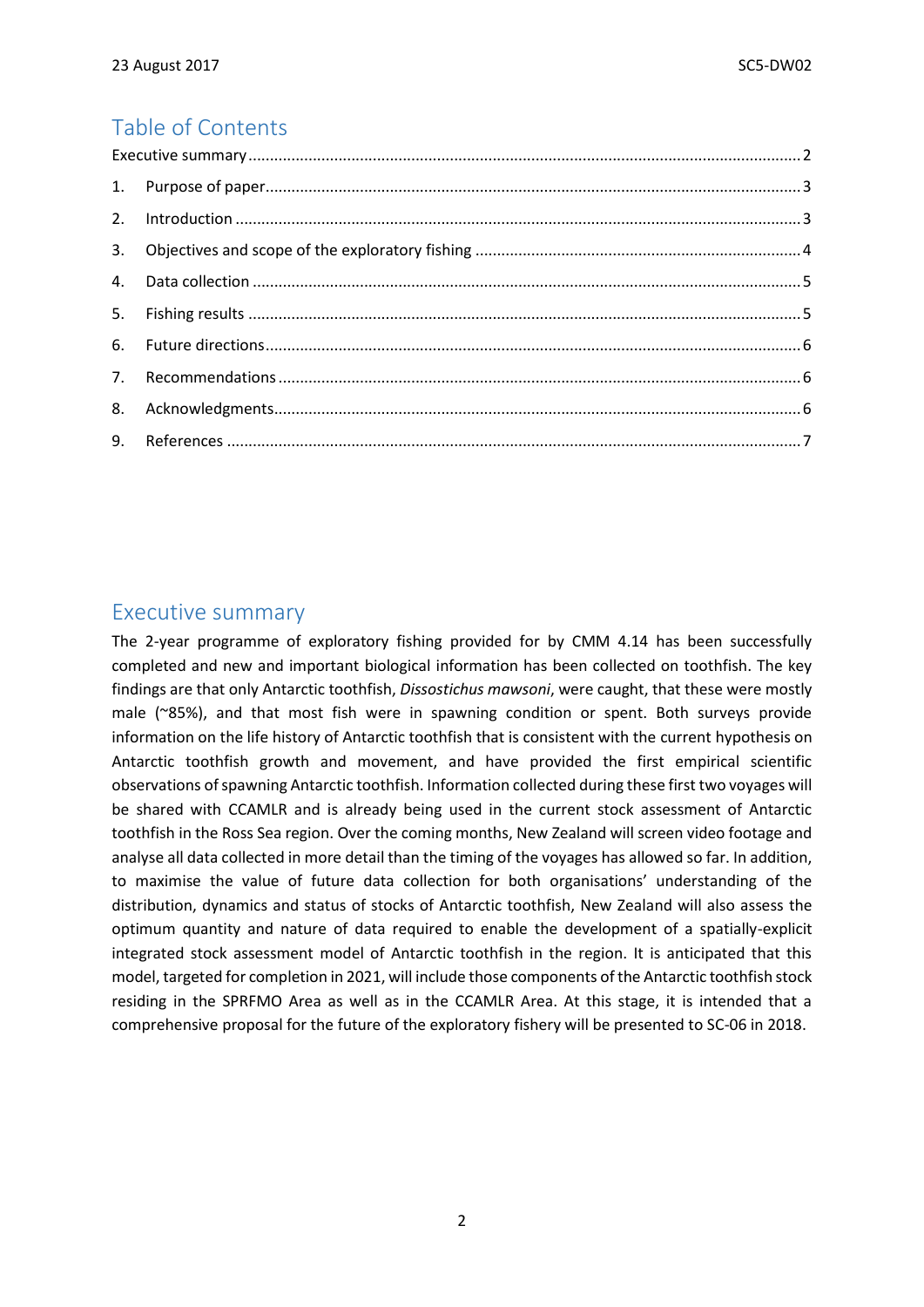#### <span id="page-2-0"></span>1. Purpose of paper

This paper provides SC-05 with an update on exploratory fishing for toothfish by the New Zealand vessel *San Aspiring* pursuant to CMM 4.14. It also briefs the Committee on future directions.

#### <span id="page-2-1"></span>2. Introduction

New Zealand submitted a proposal to the SPRFMO Scientific Committee's 3<sup>rd</sup> meeting in 2015, SC-03, to carry out a 2-year exploratory research programme fishing for toothfish (Patagonian toothfish, *Dissostichus eleginoides*, and Antarctic toothfish, *Dissostichus mawsoni*) using the method of bottom longline outside New Zealand's bottom longline footprint and in excess of toothfish catch for reference years (Cryer & Fenaughty 201[5 SC-03-DW-01\)](http://www.sprfmo.int/assets/Meetings/Meetings-2013-plus/SC-Meetings/3rd-SC-Meeting-2015/Papers/SC-03-DW-01-rev2-New-Zealand-Proposal-to-conduct-exploratory-bottom-longlining.pdf). The proposal was for an incremental research fishing operation to conform with Article 22 of the Convention (paragraphs 16 to 18 o[f CMM 2.03\)](http://www.sprfmo.int/assets/Meetings/Meetings-2013-plus/Commission-Meetings/2nd-Commission-Meeting-2014-Manta-Ecuador/Annex-M-CMM-2.03-CMM-for-Bottom-Fishing.pdf) and SPRFMO's Bottom Fishery Impact Assessment Standard ([BFIAS\)](http://www.sprfmo.int/assets/Meetings/Meetings-before-2013/Scientific-Working-Group/SWG-06-2008/a-Miscellaneous-Documents/SPRFMO-Bottom-Fishing-Impact-Assessment-Standardagreed-Vanuatu-Fri23Sep2011-1140am.pdf). The Scientific Committee assessed New Zealand's proposal and:

- **confirmed** that the proposal was acceptable under Article 22 (CMM 2.03) and the BFIAS;
- **recognised** the cautious, exploratory nature of the proposal and the scientific benefits of the proposed data collection, including the understanding of the distribution, movement and stock structure of toothfishes;
- **emphasised** the importance of implementing stringent seabird mitigation measures throughout the surveys, including integrated weighted lines, bird scaring lines when setting gear and strict offal management;
- **suggested** that, in addition to being reviewed by New Zealand's domestic working group and the SPFRMO SC, data and analyses from the surveys should be shared with CCAMLR; and
- **stressed** that its evaluation did not indicate any commitment to extending this survey beyond 2017 or to extending New Zealand's footprint if a toothfish fishery is eventually proved in this area (these decisions being for the Commission).

The SPRFMO Compliance and Technical Committee and Commission considered the proposal in 2016 and approved a 2-year exploratory fishery with a retained catch limit of 30 tonnes of *Dissostichus* spp. (both species combined) each year (see [CMM](http://www.sprfmo.int/assets/Fisheries/Conservation-and-Management-Measures/CMM-4.14-Exploratory-Toothfish-Fishing-2016-4Mar2016.pdf) 4.14).

<span id="page-2-2"></span>Preparatory and design work continued through late 2015 and 2016 and the first exploratory fishing, enabled through conditioning of Sanford Limited's High Seas Fishing Permit, was conducted by the New Zealand demersal longline vessel *San Aspiring* between 2 and 9 August 2016. Preliminary results from the first survey were presented to SC-04 (Cryer & Fenaughty 2016 [SC-04-DW-02\)](http://www.sprfmo.int/assets/Meetings/Meetings-2013-plus/SC-Meetings/4th-SC-Meeting-2016/SC04-papers/SC-04-DW-02-New-Zealands-exploratory-fishery-for-toothfish-within-the-SPRFMO-Convention-Area.pdf) and some additional information is presented here.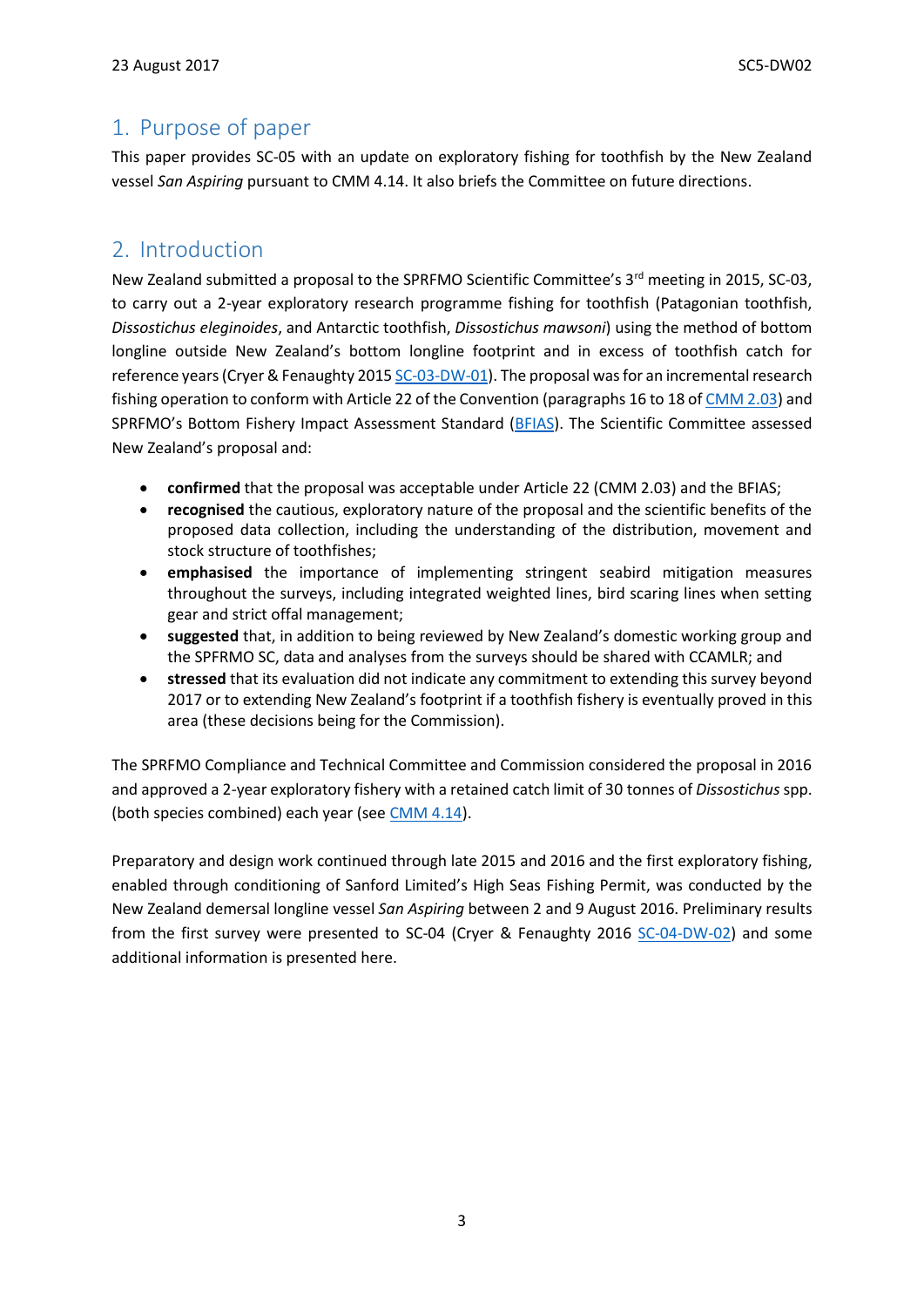# 3. Objectives and scope of the exploratory fishing

The fishing, data collection, and tagging conducted during the first trip were structured to address the following key objectives of the exploratory fishing programme:

- To map the bathymetry of the fishable area within the two zones identified in CMM 4.14;
- To characterise the local toothfish populations, including life-cycle information;
- To document the relative abundance of Patagonian and Antarctic toothfish;
- To understand the stock structure and movement patterns of toothfish in the SPRFMO area and between SPRFMO, CCAMLR and other management areas;
- To tag toothfish for stock linkage studies, and, potentially, for biomass estimation; and
- To collect information on the distribution, relative abundance, and life history of bycatch species, including seabirds, marine mammals, reptiles, and other species of concern as appropriate.

CMM 4.14 provides for a 2-year exploratory fishery within defined research blocks (Figure 1) and constrained to a maximum catch of 30 tonnes of *Dissostichus* (both species combined) each year. The fishing gear to be used for this work was standardised and very similar fishing gear to existing research surveys carried out within the adjacent CCAMLR Convention Area. Full details are available in the revised proposal available in paper [SC-03-DW-01.](http://www.sprfmo.int/assets/Meetings/Meetings-2013-plus/SC-Meetings/3rd-SC-Meeting-2015/Papers/SC-03-DW-01-rev2-New-Zealand-Proposal-to-conduct-exploratory-bottom-longlining.pdf) As specified, a New Zealand observer was carried throughout both trips and was assisted by a science liaison officer experienced in similar survey fishing within the adjacent CCAMLR Area and by the crew. A video camera over the hauling position was used to record the hauling of all lines.



**Figure 1: General location of the exploratory research fishing blocks.**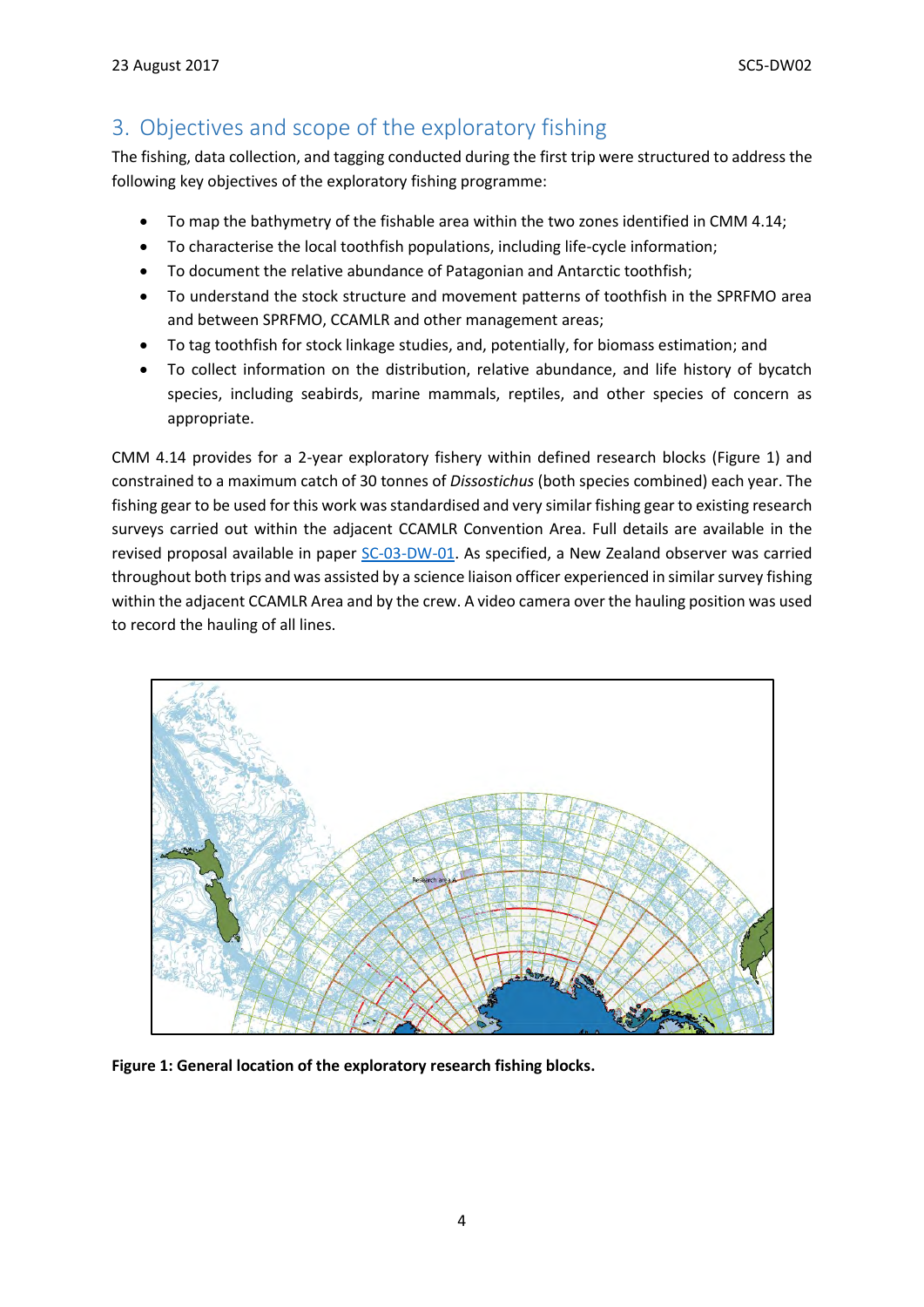## <span id="page-4-0"></span>4. Data collection

Because this was a researched-focused exploratory fishing exercise, substantially more information was collected by the observer and the on-board Sanford Ltd science liaison officer than would occur in a typical fishing trip:

- All fish caught were identified to species level, to the extent possible, and unidentified specimens were retained for expert identification;
- Toothfish were tagged at a rate of three fish per greenweight tonne;
- All captured toothfish were carefully observed for the presence of tags;
- Samples of toothfish (of whatever species) were taken from each line and measured for total length, weight, sex, gonad size and stage, and stomachs were examined for diet studies with standardised qualitative measurements taken;
- To the extent possible, 5 pairs of otoliths were taken for each 5 cm length class of toothfish between 100 and 150 cm for each sex;
- All Macrourids, up to a maximum of 10 per set, were identified and sampled for length, weight, sex, and gonad weight (for each species).
- Catches (kg) of VME indicator taxa were recorded using the standard CCAMLR method for demersal longline (this is compatible with SPRFMO data standards);
- Observations of seabirds, marine mammals, reptiles and other species of concern around the vessel were made.

## <span id="page-4-1"></span>5. Fishing results

Fishing was conducted in August of 2016 and 2017. In 2016, seven sets of integrated weight line were made in depths between 1000 and 2300 m. A total of 35 994 hooks were set, of which 30 424 were recovered; two broken lines led to the loss of 5 570 hooks on unrecoverable sections of longline.

The total retained catch of toothfish in 2016 was 28 961 kg (1070 fish). All toothfish caught were *Dissostichus mawsoni* (Antarctic toothfish) and 85% were males. The main bycatch was of rattails, *Macrourus* spp., but amounted to only 155 kg, ~0.5% of the total catch. Even smaller amounts of the morid cod *Antimora* (32.2 kg) and moray cod (*Muraenolepis*, < 1 kg) were taken. A total of 104 toothfish were tagged using standard CCAMLR tags, largely in proportion to the catch. This compares with the minimum expectation of 87 toothfish tagged (three for each of 29 tonnes). Full biological records were made for 98 toothfish and 57 rattails of three species (noting one specimen is still to be identified and may be of a fourth species). Many of the toothfish gonads were found to be late-stage or spent. The total amount of VME indicator material recovered from the seven sets in 2016 was 3.34 kg, equivalent to 0.48 kg per set or 0.11 kg per 1000 hooks recovered.

At the time of writing, fishing had not started on the second exploratory trip so no data were available. An update and description of fishing results from 2017 should be available in time for SC-05's meeting.

Video was recorded over the hauling station during both trips. The footage from the first trip has been archived and will be screened once the footage from the second trip is received. This will complement information from the on-board observer.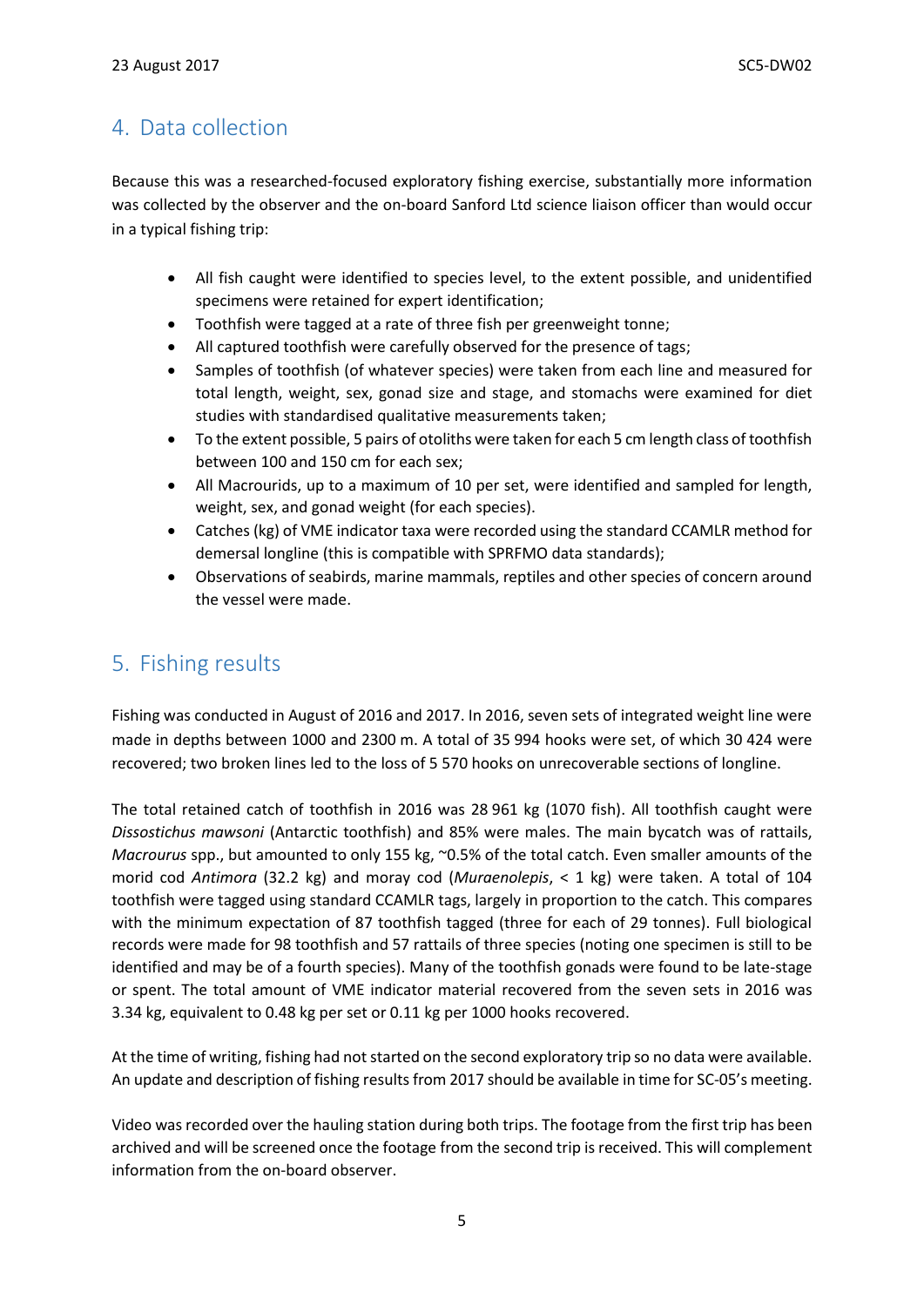## <span id="page-5-0"></span>6. Future directions

The 2-year programme of exploratory fishing provided for by CMM 4.14 has been successfully completed and new and important biological information has been collected on toothfish. The key findings are that only Antarctic toothfish, *Dissostichus mawsoni*, were caught, that these were mostly male (~85% on the first trip), and that most fish were in spawning condition or spent. This exploratory fishing programme has been designed to be directly comparable with other work carried out within the adjacent CCAMLR areas. In particular, this study extends and enhances the information coming from the midwinter survey carried out by the New Zealand vessel *Janas*. Both surveys provide information on the life history of Antarctic toothfish that is consistent with the hypothesis on Antarctic toothfish growth and movement (Hanchet et al 2008), and have provided the first empirical scientific observations of spawning Antarctic toothfish.

Data and information collected during these first two voyages will be shared with CCAMLR and is already being used in the current stock assessment of Antarctic toothfish in the Ross Sea region. Over the coming months, New Zealand will screen video footage and analyse all data collected in more detail than the timing of the voyages has allowed so far. In addition, to maximise the value of future data collection for both organisations' understanding of the distribution, dynamics and status of stocks of Antarctic toothfish, New Zealand will also assess the optimum quantity and nature of data required to enable the development of a spatially-explicit integrated stock assessment model of Antarctic toothfish in the region. It is anticipated that this model, targeted for completion in 2021, will include those components of the Antarctic toothfish stock residing in the SPRFMO Area as well as in the CCAMLR Area. At this stage, it is intended that a comprehensive proposal for the future of the exploratory fishery will be presented to SC-06 in 2018.

## <span id="page-5-1"></span>7. Recommendations

It is recommended that the SPRFMO Scientific Committee:

- **notes** the New Zealand demersal longliner *San Aspiring* has completed the 2-year exploratory fishing programme approved under [CMM 4.14;](http://www.sprfmo.int/assets/Fisheries/Conservation-and-Management-Measures/CMM-4.14-Exploratory-Toothfish-Fishing-2016-4Mar2016.pdf)
- **notes** that substantial bathymetric, operational, and biological information was collected;
- notes that the retained catch each year was under the 30 tonne annual limit;
- **notes** the tag and release of Antarctic toothfish (*Dissostichus mawsoni*) at a rate three fish tagged per tonne caught, the data from which have been shared with CCAMLR;
- **notes** New Zealand's intention to develop an integrated exploratory fishery programme to maximize the benefits of data collection for both CCAMLR and SPRFMO.

## <span id="page-5-2"></span>8. Acknowledgments

Thanks are due to the crew of the *San Aspiring* and to the MPI observers for collection of data, and to members of MPI's South Pacific Working Group for useful comments on early drafts.